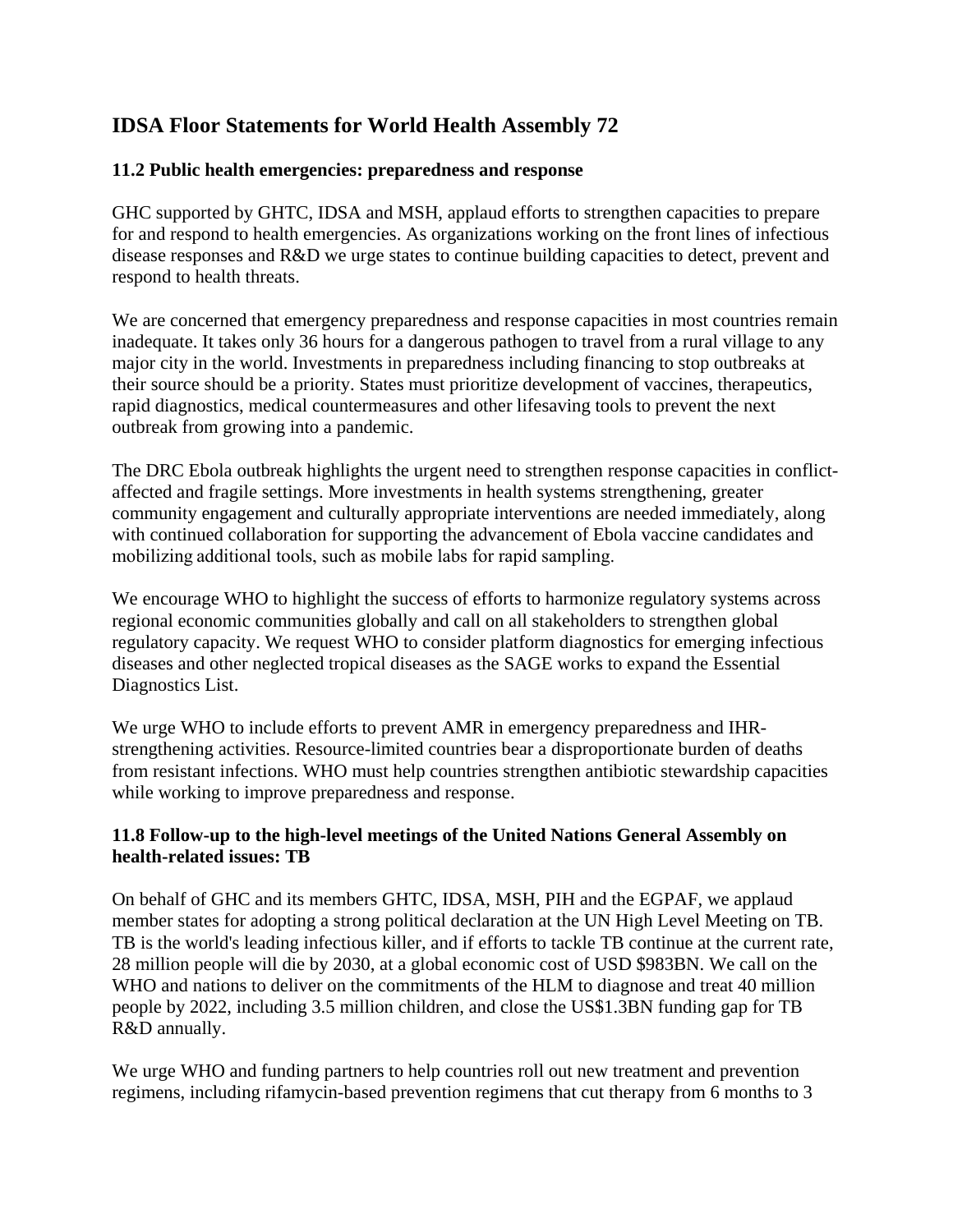and must be scaled up among people living with HIV and children. WHO and funding partners should promote pediatric treatment formulations, improved diagnostics, and child-focused case finding strategies such as community-based contact tracing and integration of TB care in MNCH services.

Countries must invest in new medicines and technologies to treat multidrug-resistant TB, which drives increasing rates of antimicrobial resistance, and for rapid and equitable access to new medicines and technologies. Scale-up of new all-oral regimens to treat MDR-TB that are shorter, cheaper and better tolerated will ensure more people successfully complete treatment.

We call for full implementation of the WHO Multisectoral Accountability Framework with global high-level review through a multisectoral panel chaired by an independent expert, supported by a secretariat and hosted by an existing organization. This panel should review whether targets set by countries match up with targets agreed to at the HLM.

We urge countries to increase contributions to the Global Fund for the next replenishment cycle, as we won't achieve the commitments of the HLM without greater resources.

## **11.8 Follow-up to the high-level meetings of the United Nations General Assembly on health-related issues: AMR**

Global Health Council supported by the Global Health Technologies Coalition, Global Water 2020 and the Infectious Diseases Society of America are pleased to see attention focused on antimicrobial resistance. AMR threatens to roll back medical progress by further complicating treatment of tuberculosis, pneumonia, malaria, typhoid, diarrheal diseases, and hospitalassociated infections. Cancer chemotherapy, transplantation and other complex surgeries all rely upon the availability of antibiotics. We applaud recognition of the need for new antimicrobials, diagnostics and vaccines as well as stewardship, surveillance, infection prevention and control, and access to safe water, sanitation, and hygiene in healthcare facilities to effectively combat AMR. We hope that WHO and member states continue progress toward the commitments made at the UN High Level Meeting on AMR.

Innovation and R&D must be at the heart of any agenda to tackle AMR. In April 2019 one of the few companies in the antibiotic market—Achaogen—entered bankruptcy, despite having launched an important new antibiotic last year. This news sent a devastating signal to investors, who were already shying away from antibiotic development. New incentives are needed to protect the antibiotic pipeline.

We appreciate the increasing number of countries providing data to the GLASS surveillance system, though we recognize the need to expand this effort to include additional countries and more robust data. We appreciate the support WHO and member states are providing for the implementation of stewardship and infection prevention programs, but recognize that significantly more resources are needed for widespread meaningful uptake. Further investment in resources needed to prevent infections, and thus prevent the need for antibiotic use, is essential. National action plans are a useful tool to drive all of this progress.